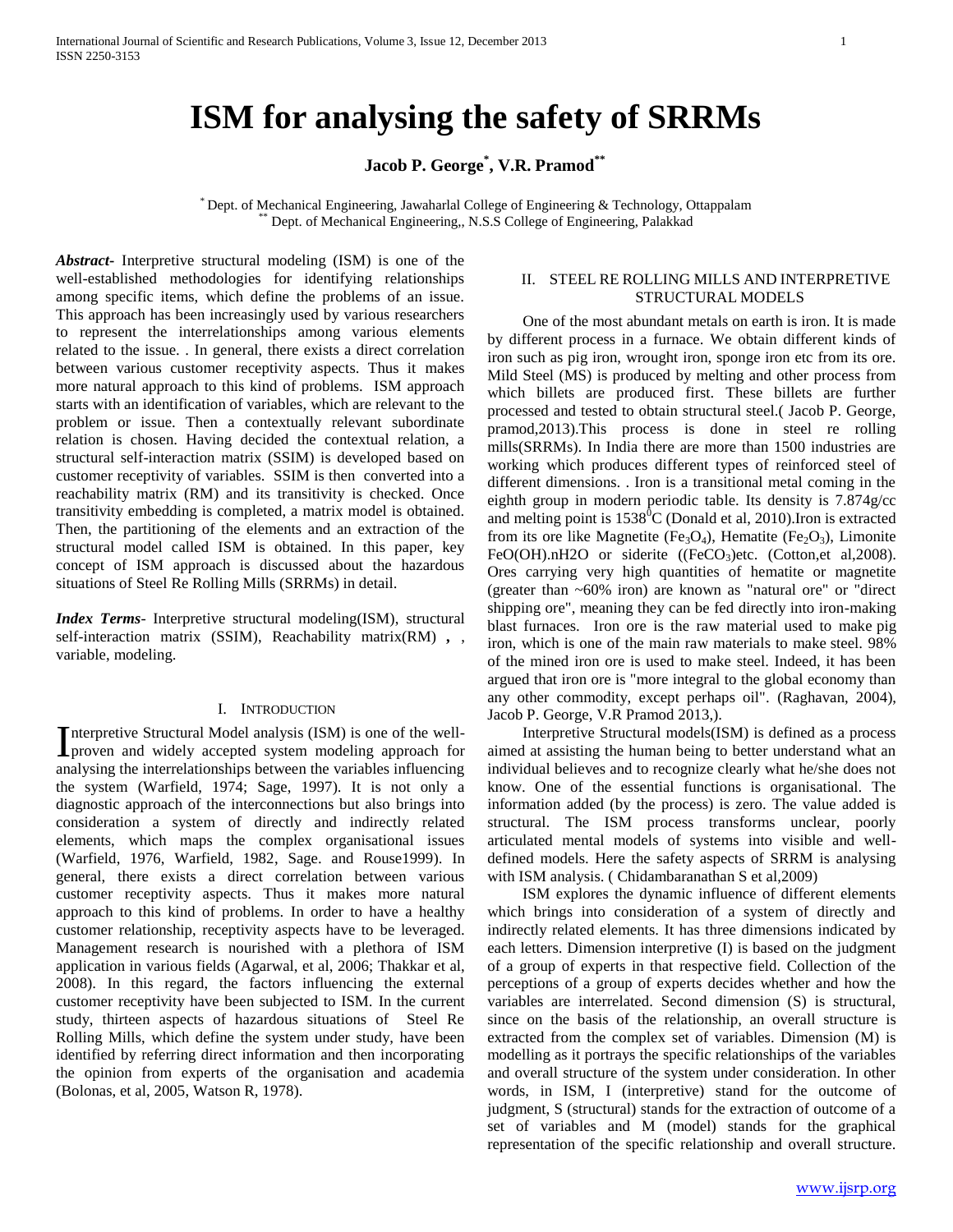The study is conducted as a step-by-step procedure. (Bolonas et al. (2005),Raj T et al,2007)

#### III. HAZARDS IN SRRMS

 The hazardous situations occur in SRRMs are due to certain aspects. These are given below

 1) Road hazard (While coming / going to duty) high concentration of traffic during duty hours. Heterogeneous traffic, violation of traffic rules / speed limit road condition, condition of vehicle etc, we call as **road hazard**.

 2) Vehicle's (brake, light. horn, tyres, air), start little early, maintain safe speed limit, follow traffic rules / give correct signals, use crash helmet, we call as due to **vehicle hazard.**

 3) Major shops coke oven & Business Protection Plan (BPP): heat, smoke, dust, mobile equipment chemicals, fire and explosion etc. Blast furnace : liquid metal, gas, dust, conveyors, loco movement etc. Steel melting shop : liquid metal, explosion, cranes, other mobile equipment etc. Rolling mills : metal under rolling, heat, splinters, cobbles, hydraulics, cranes etc. Power plant : High tension electric. equipment, gas lines, heat, dust noise vibration etc. Foundries : heat, dust, explosion, chemicals etc, we call these are the kinds of **equipment hazard.**

 4) Common hazards material handling manual : Posture, excess load, harmful contact by cranes : Defective tackles, slings, excess load, wrong signalling, working under load unskilled operator, defects in crane, improper / unauthorized handling ,say due to **handling hazard**.

 5) Working at height medically unfit working without protection-Personal Protective Equipments (PPE)s, safety belt etc.) Unsafe scaffolding / excess loading unsafe access - Egress facilities overcrowding, working without permission, we say due to **access hazard.**

 6)Working in confined space, working without written clearance, unauthorised entry, no protocol, inadequate supervision poor ventilation / no fresh air poor illumination, use of 230-V hand lamps, no emergency preparedness, working at or near gas lines, lack of skill / knowledge, working in empty stomach, not using safety appliances without protocol / clearance / shut down using improper tools, say **protocol hazard.**

 7) Working with electrical equipment violation of shut down procedure no earthing / isolation using improper tools, lack of knowledge/ electrical work by non-electric persons, temporary / unsafe connections, safety appliances not used, say **electrical procedure hazard.**

 8) Electrical hazards, electrical shock magnitude of shock depends on strength of leakage current duration of shock / current flow through body part, current path through body supply frequency position / condition of person in contact with live part, say **electric shock hazard.**

 9) Electrical hazards standard means of protection earthing of metallic frame use of flexible cable having proper insulation using 230 V supply for hand lamps, lamp fittings, effectively

earthed pendent, switches with rigid cord grip, say **electrical handling hazard.**

 10) Electrical hazards standard means of protection inspection / testing of portable equipment / tools by experienced / qualified persons rating of circuit breakers / switches to handle fault current, use of cartridge fuse in place of wire fuse, periodic checking of earth continuity / earth resistance say **electrical protection hazard.**

 11) Effect of current flow through body below 10 mA : mild sensation but not painful, 10 - 15 mA : Painful but muscles still in control, 15 - 20 mA : Muscle control affected, 20 - 40 mA : Muscle contraction, breathing problem, 40 - 80 mA : Rapid contractions of heart muscle, irregular heart beat (Fibrillation), possible death- above 100 mA : severe burns, muscular contractions, stoppage of heart - Certain death. Peak value of AC voltage is higher than the same in DC. Hence it is more dangerous, say **electric current hazard.**

 12) Basic norms / standards knowledge about job safety training for all executives, non- executives including contactor workers and supervisors. Use of PPEs helmets, shoes, hand gloves, goggles / spectacles, aprons, screens / face shields, ear plugs, dust masks etc, say **awareness hazard.**

 13) Basic norms / standards safe working procedure standard operating practices / standard operating maintenance (SOPs / SMPs) shut down procedures training and supervision, good house keeping access / walk ways, floors, proper illumination and ventilation, say **Operational hazard.**

#### IV. MODEL DEVELOPMENT PROCEDURE

 From the above mentioned 13 numbers of hazards, we are able to analyze by the ISM techniques. The procedural steps of ISM are well documented in literature world at present. (Mandal and Deshmukh, 1994; Warfield, 1974; Thakkar et al., 2005, 2007). The model has been developed by the judgment of academicians and experts in that field. By brainstorming with various executives of different SRRM companies and academicians, the relationships among them have been identified.

 Next procedure is to develop a Structural Self-Interaction Matrix (SSIM) which shows the direction of contextual relationships among the elements by symbolic interactions. To represent them in the table, four symbols are used in the matrix formation.( Pramod, V.R. and Banwet, D.K. (2010), ( Rajesh K.S et al, ,2007 )

V-The enabler i ameliorate/improve to achieve enabler j

A-The enabler j ameliorate/improve to achieve enabler i

X- The enablers i and j ameliorate/improve to achieve each other

O- The enablers i and j are unrelated.

A table is prepared (Table.1) below shows the Inter relationship between given 13 hazardous aspects.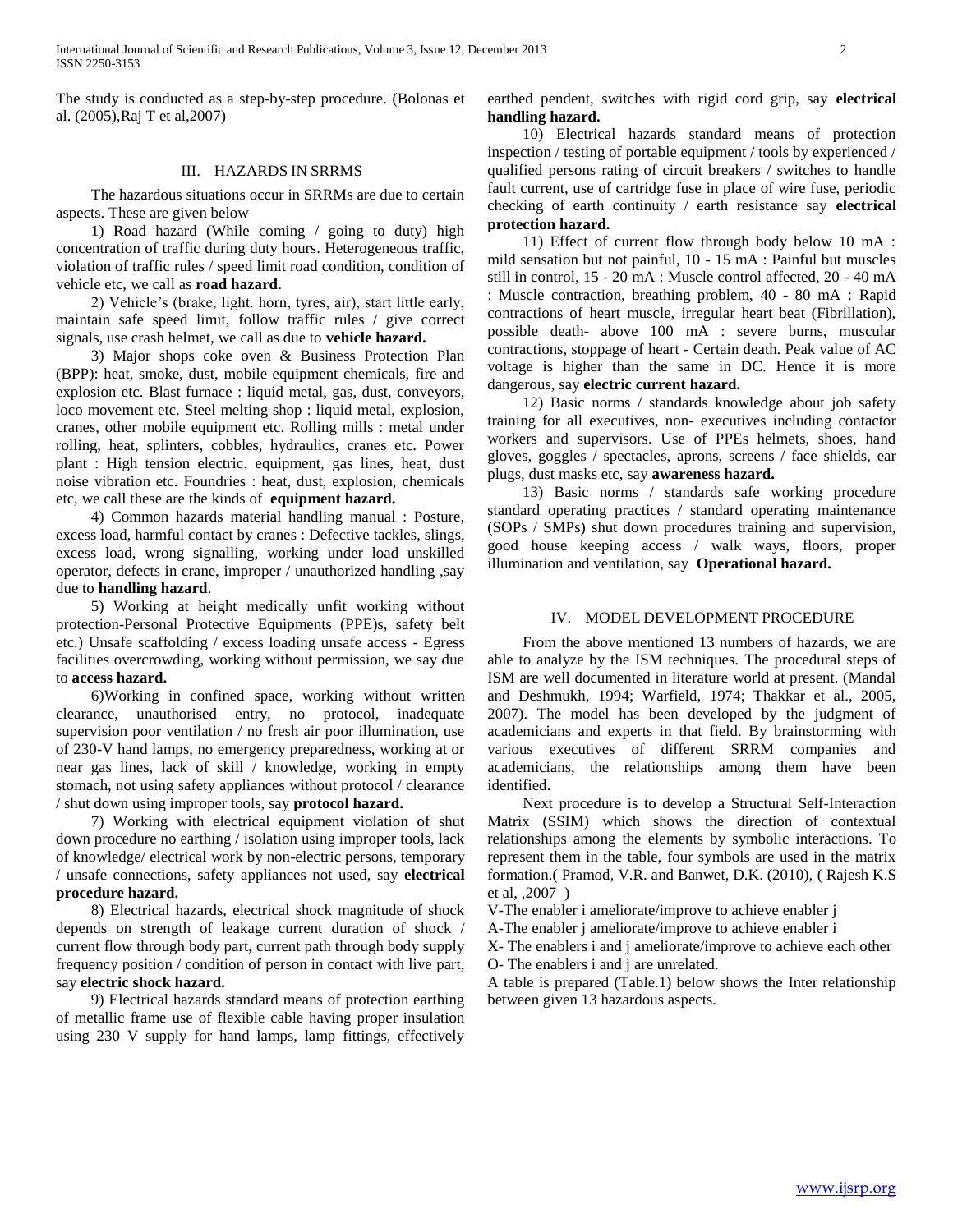# **Table. 1. Self- Interaction Matrix (SSIM)**

|                                     | Γ<br>Road    | 2Vehicle       | 3 Equipment  | 4Handling | <b>5Access</b> | GProtocol    | Procedure<br><b>7Electrica</b> | 8Electric<br>shock | al handling<br>9Elngectric | 10Electric         |                | 11Electric<br>current | 12Awareness    | 13Operational<br>Hazard |
|-------------------------------------|--------------|----------------|--------------|-----------|----------------|--------------|--------------------------------|--------------------|----------------------------|--------------------|----------------|-----------------------|----------------|-------------------------|
| 1 Road Hazard                       | $\mathbf{1}$ | $\overline{A}$ | $\vee$       | $\vee$    | $\vee$         | X            | $\Omega$                       | O                  | O                          | O                  | O              |                       | A              | A                       |
| 2 Vehicle Hazard                    |              | $\mathbf{1}$   | O            | A         | X              | $\vee$       | O                              | O                  | O                          | $\Omega$           | $\mathsf O$    |                       | A              | Α                       |
| 3 Equipment Hazard                  |              |                | $\mathbf{1}$ | A         | A              | X            | $\mathsf{x}$                   | X                  | $\pmb{\mathsf{X}}$         | $\pmb{\mathsf{X}}$ | $\mathsf{x}$   |                       | A              | $\vee$                  |
| 4 Handling Hazard                   |              |                |              | 1         | A              | A            | $\vee$                         | $\vee$             | $\vee$                     | $\vee$             | $\vee$         |                       | A              | V                       |
| <b>5Access Hazard</b>               |              |                |              |           | $\mathbf{1}$   | A            | A                              | A                  | A                          | A                  | $\overline{A}$ |                       | $\vee$         | X                       |
| 6 Protocol Hazard                   |              |                |              |           |                | $\mathbf{1}$ | $\overline{A}$                 | A                  | A                          | A                  | $\overline{A}$ |                       | V              | $\vee$                  |
| 7 Electrical procedure<br>Hazard    |              |                |              |           |                |              | $\mathbf{1}$                   | A                  | A                          | A                  | $\overline{A}$ |                       | $\vee$         | $\vee$                  |
| 8 Electric shock hazard             |              |                |              |           |                |              |                                | $\mathbf{1}$       | A                          | A                  | $\overline{A}$ |                       | A              | V                       |
| Electrical Handling<br>9<br>Hazard  |              |                |              |           |                |              |                                |                    | $\mathbf{1}$               | $\vee$             | $\vee$         |                       | $\overline{A}$ | V                       |
| 10 Electric protection<br>Hazard    |              |                |              |           |                |              |                                |                    |                            | 1                  | $\vee$         |                       | $\vee$         | $\vee$                  |
| 11<br>Electric<br>current<br>Hazard |              |                |              |           |                |              |                                |                    |                            |                    | $1\,$          |                       | A              | A                       |
| 12 Awareness Hazard                 |              |                |              |           |                |              |                                |                    |                            |                    |                |                       | $\mathbf{1}$   | A                       |
| 13 Operational Hazard               |              |                |              |           |                |              |                                |                    |                            |                    |                |                       |                | $\mathbf{1}$            |

# 4.1. INITIAL REACHABILITY MATRIX

 Develop an Initial reachability matrix is the next step. Here SSIM has been converted into a metrics of binary elements named as Initial Reachability Matrix. This is achieved by appropriately assigning V, A, X and O by 1 and 0. In this regard, following rules have been applied.

- 1. If the  $(i, j)$  entry in the SSIM is V then substitute in the  $(i, j)$  entry in the reachability metrics as 1 and  $(i, i)$ entry as 0.
- 2. If the  $(i, j)$  entry in the SSIM is A then substitute in the  $(i, j)$  entry in the reachability metrics as 0 and  $(i, i)$ entry as 1.
- 3. If the  $(i, j)$  entry in the SSIM is X then substitute in the  $(i, j)$  entry in the reachability metrics as 1 and  $(j, i)$ entry as 1.
- 4. If the ( i, j ) entry in the SSIM is O then substitute in the  $(i, j)$  entry in the reachability metrics as 0 and  $(i, i)$ entry as 0.

Following the above rules, the initial reachability matrix has been developed(Table. 2)

|                  | د<br>ᅎ<br>O<br>٥Ď | N<br>모<br>--<br>icie | 3Equip<br>ment | 4Handling | νS<br>$\Omega$<br>Ces<br>$\omega$ | d9<br>¬<br>ă<br>$\circ$<br>Ō<br>$\circ$ | Procedure<br>Electrica | 18<br>൹<br>čțri<br>$\Omega$<br>S<br>ᡱ<br>0<br>훗 | <u> ച</u><br>9EIngectric<br>⊃<br>ق<br>으<br>Ξ.<br>അ | 곡<br>⊢<br>o<br>ote<br>m<br>–<br>ወ<br>ction<br>ុ<br>Ξ.<br>$\Omega$ | 1Electric<br>current | 12 Aw<br>aren<br>ወ<br>S<br>Ö | ىت<br>വ<br>N<br>०<br>വ<br>መ<br>$\circ$<br>ational |
|------------------|-------------------|----------------------|----------------|-----------|-----------------------------------|-----------------------------------------|------------------------|-------------------------------------------------|----------------------------------------------------|-------------------------------------------------------------------|----------------------|------------------------------|---------------------------------------------------|
| 1 Road Hazard    |                   | 0                    |                |           | 1                                 | 0                                       | 0                      | 0                                               | $\Omega$                                           | 0                                                                 | 0                    | 0                            | 0                                                 |
| 2 Vehicle Hazard |                   | 1                    | 0              |           | 1                                 | 1                                       | 0                      | $\Omega$                                        | 0                                                  | 0                                                                 | $\Omega$             | $\Omega$                     | $\Omega$                                          |

#### **Table 2. Initial Reachablity Matrix**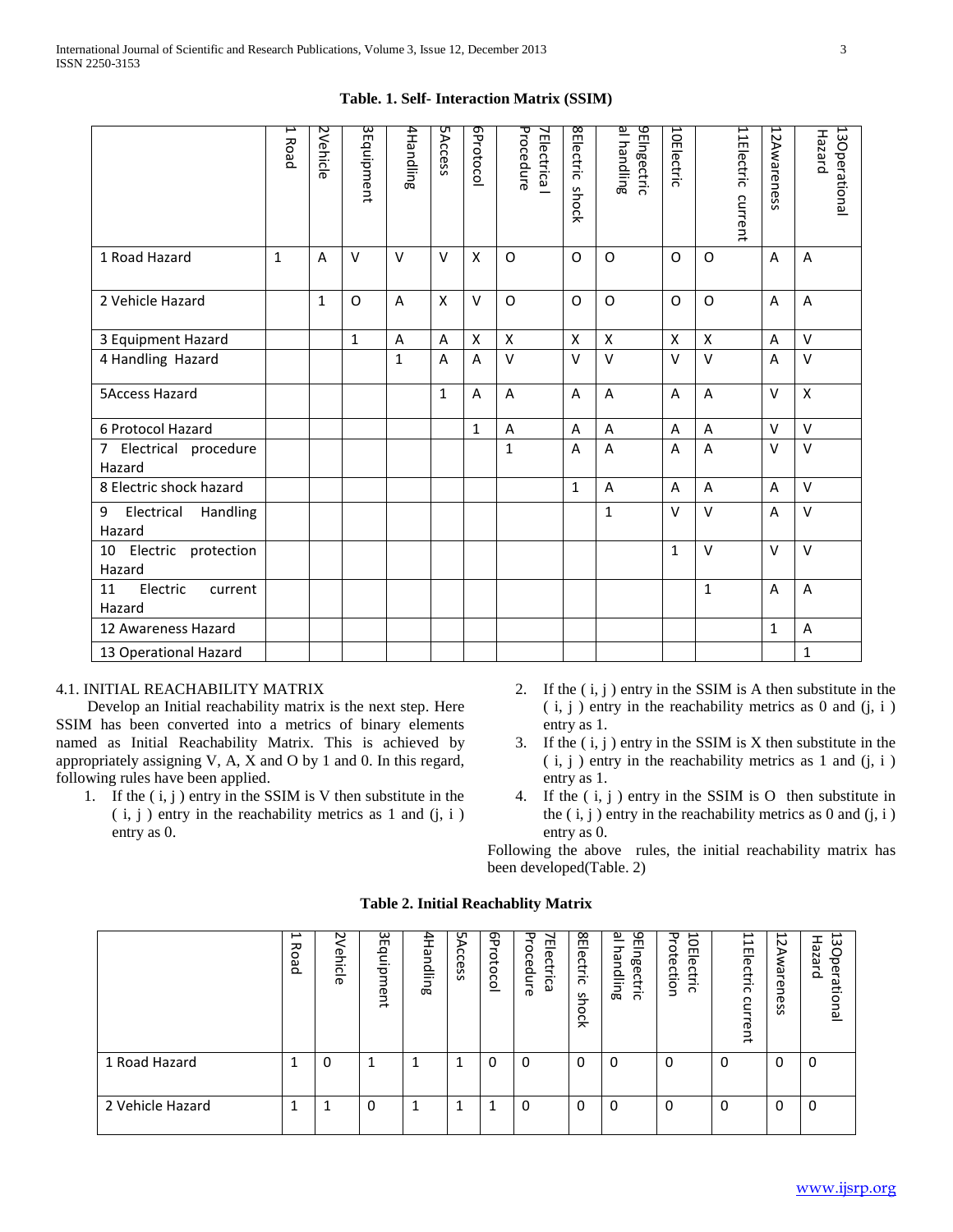| 3 Equipment Hazard                 | $\Omega$     | $\Omega$     |              | $\mathbf{0}$ | $\Omega$     | 1            | 1            | 1            | 1            | $\mathbf{1}$ | 1            | 0            | 1            |
|------------------------------------|--------------|--------------|--------------|--------------|--------------|--------------|--------------|--------------|--------------|--------------|--------------|--------------|--------------|
| 4 Handling Hazard                  | $\Omega$     | $\mathbf{1}$ | $\mathbf{1}$ | $\mathbf{1}$ | $\Omega$     | $\Omega$     | $\mathbf{1}$ | 1            | 1            | 1            | 1            | $\Omega$     | $\mathbf{1}$ |
|                                    |              |              |              |              |              |              |              |              |              |              |              |              |              |
| <b>5Access Hazard</b>              | $\Omega$     | 1            | $\mathbf{1}$ | 1            | $\mathbf{1}$ | 0            | $\Omega$     | $\Omega$     | $\Omega$     | $\Omega$     | $\Omega$     | $\mathbf{1}$ | $\mathbf{1}$ |
| 6 Protocol Hazard                  | $\mathbf{1}$ | $\Omega$     | $\mathbf{1}$ | 1            | $\mathbf{1}$ | 1            | $\Omega$     | $\Omega$     | $\Omega$     | $\Omega$     | $\Omega$     | 1            | 1            |
| Electrical<br>procedure<br>7       | $\mathbf{0}$ | $\Omega$     | 1            | $\Omega$     | 1            | $\mathbf{1}$ | 1            | $\Omega$     | $\Omega$     | $\Omega$     | 0            | 1            | $\mathbf{1}$ |
| Hazard                             |              |              |              |              |              |              |              |              |              |              |              |              |              |
| 8 Electric shock hazard            | $\Omega$     | $\Omega$     | $\mathbf{1}$ | $\Omega$     | $\mathbf{1}$ | $\mathbf{1}$ | $\mathbf{1}$ | 1            | $\Omega$     | $\Omega$     | $\Omega$     | 0            | $\mathbf{1}$ |
| <b>Handling</b><br>9<br>Electrical | $\Omega$     | $\Omega$     | $\mathbf{1}$ | $\Omega$     | $\mathbf{1}$ | 1            | $\mathbf{1}$ | $\mathbf{1}$ | $\mathbf{1}$ | $\mathbf{1}$ | $\mathbf{1}$ | 0            | $\mathbf{1}$ |
| Hazard                             |              |              |              |              |              |              |              |              |              |              |              |              |              |
| 10<br>Electric<br>protection       | $\mathbf{0}$ | $\Omega$     | 1            | $\Omega$     | $\mathbf{1}$ | 1            | 1            | 1            | $\Omega$     | 1            | 1            | $\mathbf{1}$ | 1            |
| Hazard                             |              |              |              |              |              |              |              |              |              |              |              |              |              |
| 11 Electric current Hazard         | $\Omega$     | $\mathbf{0}$ | 1            | $\mathbf{0}$ | 1            | 1            | 1            | 1            | $\Omega$     | $\Omega$     | 1            | 0            | $\Omega$     |
| 12 Awareness Hazard                | 1            | 1            | ◢            | $\mathbf{1}$ | $\Omega$     | 0            | $\Omega$     | 1            | 1            | $\Omega$     | 1            | 1            | $\Omega$     |
| 13 Operational Hazard              | 1            |              | 0            | $\Omega$     | 1            | 0            | $\Omega$     | $\Omega$     | <sup>0</sup> | $\Omega$     | 1            | 1            | 1            |

# 3.1.1FINAL REACHABILITY METRICS

 Here the transitivity are taken into account and establishes the relationship between various enablers. If a variable A leads to another variable B and if the variable B leads to a third variable

C, as per the rule of transitivity A leads to C. In other words, if A leads to B and B leads to C, then A leads to C. Thus the final reachability matrix has been developed.( Table 3)

# **Table 3. Final Reachability Matrix**

|                                     | I<br>Road    | 2Vehicle     | 3Equipment   | 4Handling    | <b>5Access</b> | <b>GProtocol</b> | Procedure<br><b>7Electrica</b> | <b>SElectric</b><br>Shock | al handling<br><b>JEIngectric</b> | Protection<br>10Electric | 11Electric current | 12Awareness  | 13 Operational<br>Hazard | Driving power           |
|-------------------------------------|--------------|--------------|--------------|--------------|----------------|------------------|--------------------------------|---------------------------|-----------------------------------|--------------------------|--------------------|--------------|--------------------------|-------------------------|
| 1 Road Hazard                       | 1            | $\mathbf{1}$ | $\mathbf{1}$ | $\mathbf{1}$ | $\mathbf{1}$   | 0                | $\mathbf{0}$                   | $\Omega$                  | $\Omega$                          | $\Omega$                 | $\Omega$           | $\mathbf{1}$ | $\Omega$                 | 6                       |
| 2 Vehicle Hazard                    | $\mathbf{1}$ | $\mathbf{1}$ | $\mathbf 0$  | $\mathbf{1}$ | $\mathbf{1}$   | $\mathbf{1}$     | $\mathbf 0$                    | $\Omega$                  | $\mathbf 0$                       | $\mathbf 0$              |                    | $\mathbf{1}$ | $\mathbf{1}$             | $\overline{7}$          |
| 3 Equipment Hazard                  | $\mathbf 0$  | $\mathbf 0$  | $\mathbf{1}$ | $\pmb{0}$    | 0              | $\mathbf{1}$     | $\mathbf{1}$                   | $\mathbf{1}$              | $\mathbf 1$                       | $\mathbf{1}$             | $\mathbf{1}$       | $\mathbf 0$  | $\mathbf 1$              | 8                       |
| 4 Handling Hazard                   | $\mathbf 0$  | $\mathbf{1}$ | $\mathbf{1}$ | $\mathbf{1}$ | $\mathbf 0$    | $\Omega$         | $\mathbf{1}$                   | $\mathbf{1}$              | $\mathbf{1}$                      | $\mathbf{1}$             | $\mathbf{1}$       | $\mathbf 0$  | $\mathbf 1$              | $\overline{9}$          |
| <b>5Access Hazard</b>               | $\Omega$     | $\mathbf{1}$ | $\mathbf{1}$ | $\mathbf{1}$ | $\mathbf{1}$   | 0                | $\mathbf 0$                    | $\Omega$                  | $\Omega$                          | $\Omega$                 | $\Omega$           | $\mathbf{1}$ | $\mathbf{1}$             | 6                       |
| 6 Protocol Hazard                   | $\mathbf{1}$ | $\Omega$     | $\mathbf{1}$ | $\mathbf{1}$ | $\mathbf{1}$   | $\mathbf{1}$     | $\Omega$                       | 0                         | $\mathbf 0$                       | $\mathbf 0$              | $\mathbf 0$        | $\mathbf{1}$ | $\mathbf 1$              | $\overline{7}$          |
| 7 Electrical procedure<br>Hazard    | $\mathbf{1}$ | $\mathbf 0$  | $\mathbf{1}$ | $\mathbf 0$  | $\mathbf{1}$   | $\mathbf{1}$     | $\mathbf{1}$                   | $\mathbf 0$               | $\mathbf 0$                       | $\mathbf 0$              | 0                  | $\mathbf{1}$ | $\mathbf{1}$             | $\overline{\mathbf{z}}$ |
| 8 Electric shock hazard             | $\mathbf{1}$ | $\mathbf{1}$ | $\mathbf{1}$ | $\mathbf{0}$ | $\mathbf{1}$   | $\mathbf{1}$     | $\mathbf{1}$                   | $\mathbf{1}$              | $\mathbf{1}$                      | $\Omega$                 | $\Omega$           | $\mathbf{1}$ | $\mathbf{1}$             | 10                      |
| Electrical Handling<br>9<br>Hazard  | $\mathbf{1}$ | $\mathbf 0$  | $\mathbf{1}$ | $\mathbf 0$  | $\mathbf{1}$   | $\mathbf{1}$     | $\mathbf{1}$                   | $\mathbf{1}$              | $\mathbf{1}$                      | $\mathbf{1}$             | $\mathbf{1}$       | $\Omega$     | $\mathbf{1}$             | 10                      |
| 10 Electric protection<br>Hazard    | $\mathbf 1$  | $\mathbf 0$  | $\mathbf{1}$ | $\mathbf 0$  | 1              | 1                | $\mathbf{1}$                   | $\mathbf{1}$              | $\mathbf{1}$                      | $\mathbf{1}$             | $\mathbf{1}$       | 1            | $\mathbf{1}$             | 11                      |
| Electric<br>11<br>current<br>Hazard | $\mathbf{1}$ | $\mathbf 0$  | $\mathbf{1}$ | $\mathbf{0}$ | $\mathbf{1}$   | $\mathbf{1}$     | $\mathbf{1}$                   | $\mathbf{1}$              | $\Omega$                          | $\Omega$                 | $\mathbf{1}$       | $\Omega$     | $\Omega$                 | $\overline{7}$          |
| 12 Awareness Hazard                 | $\mathbf{1}$ | $\mathbf{1}$ | $\mathbf{1}$ | $\mathbf{1}$ | $\mathbf 0$    | $\Omega$         | $\mathbf 0$                    | $\mathbf{1}$              | $\mathbf{1}$                      | $\mathbf{0}$             | $\mathbf{1}$       | $\mathbf{1}$ | $\mathbf 0$              | 8                       |
| 13 Operational Hazard               | $\mathbf{1}$ | $\mathbf{1}$ | $\mathbf{1}$ | $\mathbf 0$  | 1              | 1                | $\mathbf 0$                    | 0                         | 0                                 | $\mathbf 0$              | $\mathbf{1}$       | $\mathbf{1}$ | $\mathbf{1}$             | 8                       |
|                                     | 10           | 7            | 12           | 6            | 10             | 9                | $\overline{7}$                 | $\overline{7}$            | 6                                 | 4                        | $\overline{7}$     | 9            | 10                       | 102                     |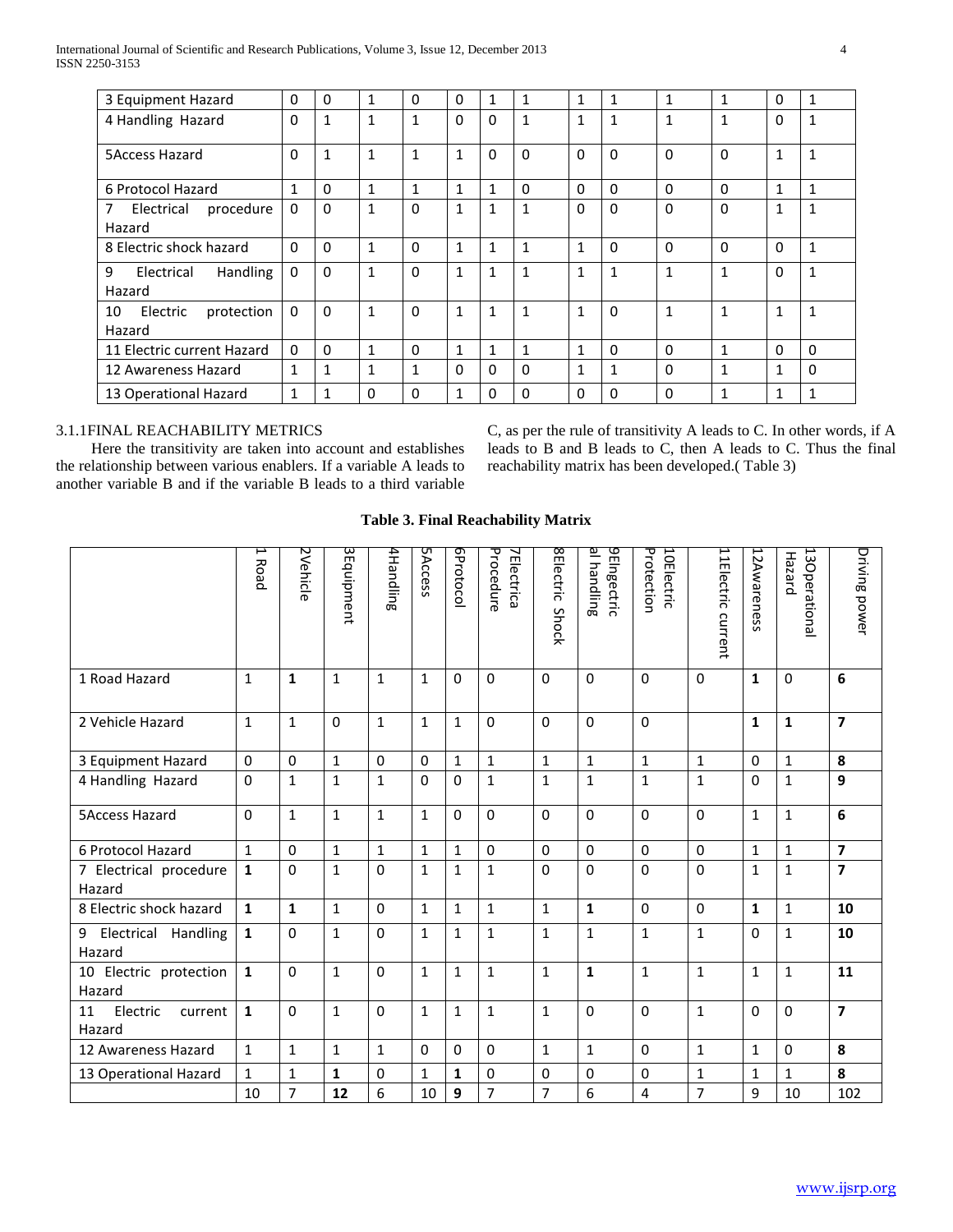After finalizing the relationships while accounting transitivity, driving power and dependence of each enabler are also computed. They are respectively shown in the last column and last raw of Table 3. Driving power of an enabler is the total number of elements (including itself) it may help to achieve. In other words it is the total number of 1s in the raw. Similarly dependence of an enabler is the total number of elements (Including itself) that help to achieve it. In other words it is the total number of 1s in the column. These driving power and dependence helps to classify the enablers into four clusters namely autonomous, dependent, linkage and independent, ( Raj T. and Attri R(2011).

# **Table 4. Iteration 1**

| Variable | Reachablity set                     | Antecedent set                 | Intersection set   | Level |
|----------|-------------------------------------|--------------------------------|--------------------|-------|
|          | 1,2,3,4,5,12                        | 1,2,6,7,8,9,10,1112,13         | (1,2,12)           |       |
|          | 1,2,4,5,6,12,13                     | 1,2,4,5,8,12,13                | 1,2,4,5,12,13      |       |
| 3        | 3,6,7,8,9,10,11,13,                 | 1,3,4,5,6,7,,8,9,10,11,12,13   | 3,6,7,8,9,10,11,13 |       |
| 4        | 2, 3, 4, 7, 8, 9, 10, 11, 13        | 1,2,4,5,6,12                   | 2,4,               |       |
|          | 2,3,4,5,12,13                       | 1,2,5,6,7,8,9,10,11,13         | 2,5,13             |       |
| 6        | 1,3,4,5,6,12,13                     | 2,3,6,7,8,9,10,11,13           | 3, 6, 13           |       |
|          | 1,3,5,6,7,12,13                     | 3,4,7,8,9,10,11                | 3, 7               |       |
| 8        | 1,2,3,5,6,7,8,9,12,13               | 3,4,8,9,10,11,12               | 3,8,12             |       |
| 9        | 1,3,5,6,7,8,9,10,11,13              | 3,4,8,9,10,12                  | 3,9,10             |       |
| 10       | 1, 3, 5, 6, 7, 8, 9, 10, 11, 12, 13 | 3,4,9,10                       | 3,9,10             |       |
| 11       | 1,3,5,6,7,8,11                      | 3,4,9,10,11,12,13              | 3,11               |       |
| 12       | 1,2,3,4,8,9,11,12                   | 1,2,5,6,7,8,10,12,13           | 1,2,8,12           |       |
| 13       | 1, 2, 3, 5, 6, 11, 12, 13           | 2, 3, 4, 5, 6, 7, 8, 9, 10, 13 | 2, 3, 5, 6, 13     |       |

## **Table 5, Iteration 2**

| Variable | Reachablity set      | Antecedent set            | Intersection set | Level |
|----------|----------------------|---------------------------|------------------|-------|
|          | 3,6,7,8,9,10,11,13,  | 3,4,5,6,7,8,9,10,11,13    | 3,7,8,9,10,11,13 |       |
| 4        | 3,4,,7,8,9,10,11,13  | ,4,5,6                    | 4,               | П     |
| 5        | 3,4,5,13             | 5, 6, 7, 8, 9, 10, 11, 13 | 4,5,13           |       |
| 6        | 3,4,5,6,13           | 3, 6, 7, 8, 9, 10, 11, 13 | 3,6,13           |       |
|          | 3,5,6,7,13           | 3,4,7,8,9,10,11           | 3,5,7            |       |
| 8        | 3,5,6,7,8,9,13       | 3,4,8,9,10,11             | (3,8,9)          |       |
| 9        | 3,5,6,7,8,9,10,11,13 | 3,4,8,9,10                | (3,8,9)          |       |
| 10       | 3,5,6,7,8,9,10,11,13 | 3,4,9,10                  | 3,9,10           |       |
| 11       | 3,5,6,7,8,11         | 3,4,9,10,11,13            | 3,11             |       |
| 13       | 3,5,6,11,13          | 3,4,5,6,7,8,9,10,13       | 3,5,6,13         |       |

#### **Table 6, Iteration 3**

| Variable | Reachablity set      | Antecedent set            | Intersection set | Level |
|----------|----------------------|---------------------------|------------------|-------|
| 3        | 3,6,7,8,9,10,11,13,  | 3,5,6,7,8,9,10,11,13      | 3,7,8,9,10,11,13 | Ш     |
| 5        | 3,5,13               | 5, 6, 7, 8, 9, 10, 11, 13 | 5,13             |       |
| 6        | 3,5,6,13             | 3,6,7,8,9,10,11,13        | 3,6,13           |       |
| 7        | 3,5,6,7,13           | 3,7,8,9,10,11             | 3,5,7            |       |
| 8        | 3,5,6,7,8,9,13       | 3,8,9,10,11               | (3,8,9)          | Ш     |
| 9        | 3,5,6,7,8,9,10,11,13 | 3,8,9,10                  | (3,8,9)          | Ш     |
| 10       | 3,5,6,7,8,9,10,11,13 | 3,9,10                    | 3,9,10           |       |
| 11       | 3,5,6,7,8,,11        | 3,9,10,11,13              | 3,11             |       |
| 13       | 3,5,6,11,13          | 3,5,6,7,8,9,10,13         | 3,5,6,13         |       |

**Table 7, Iteration 4**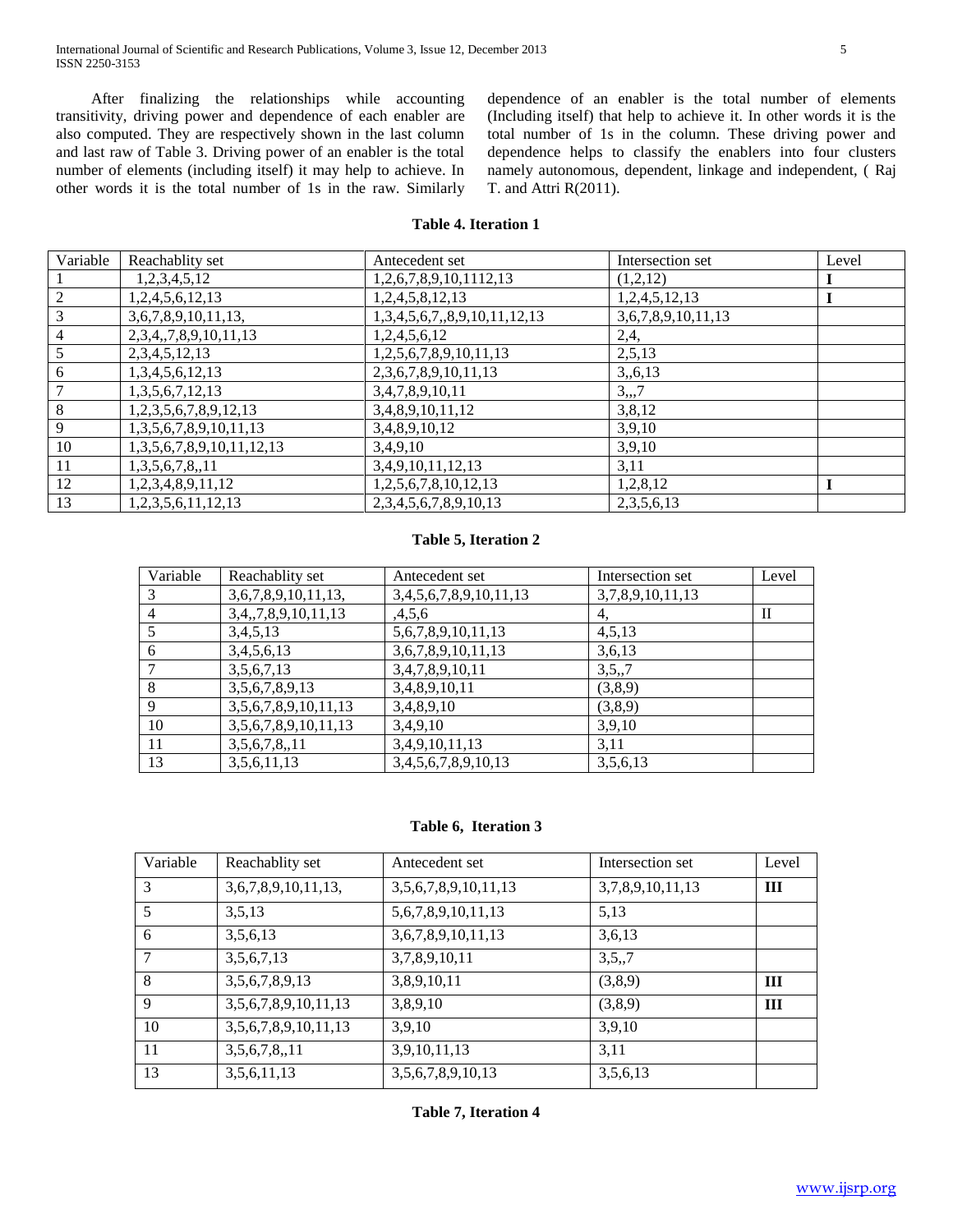International Journal of Scientific and Research Publications, Volume 3, Issue 12, December 2013 6 ISSN 2250-3153

| Variable | Reachablity set     | Antecedent set      | Intersection set | Level |
|----------|---------------------|---------------------|------------------|-------|
|          | 5,13                | 5, 6, 7, 10, 11, 13 | 5,13             |       |
| 6        | 5,6,13              | 6,7,10,11,13        | 6,13             |       |
|          | 5,6,7,13            | 7,10,11             | 5,7              |       |
| 10       | 5, 6, 7, 10, 11, 13 | 10                  | 10               | IV    |
| 11       | 5,6,7,11            | 10,11,13            | 11               | IV    |
| 13       | 5,6,11,13           | 5,6,10,13           | 5,6,13           |       |

# **Table 8, Iteration 5**

| Variable | Reachablity set | Antecedent set | Intersection set | Level |
|----------|-----------------|----------------|------------------|-------|
|          | 5,13            | 5,6,713        | 5,13             |       |
| _ ი      | 5,6,13          | 6,7,13         | 6,13             |       |
|          | 5,6,7,13        |                |                  |       |
| -13      | 5,6,13          | 5,6,13         | 5,6,13           |       |

# **Table 9, Iteration 6**

| Variable | Reachablity set | Antecedent set | Intersection set | Level |
|----------|-----------------|----------------|------------------|-------|
|          | 5,13            | 5,6,13         | 5,13             | VI    |
| _ რ      | 5,6,13          | 6,13           | 6,13             |       |
| -13      | 5,6,13          | 5,6,13         | 5,6,13           | VI    |

# **Table 10, Iteration 7**

| Variable | Reachablity set | Antecedent set | Intersection set | Level     |
|----------|-----------------|----------------|------------------|-----------|
|          |                 |                |                  | уTЪ.<br>. |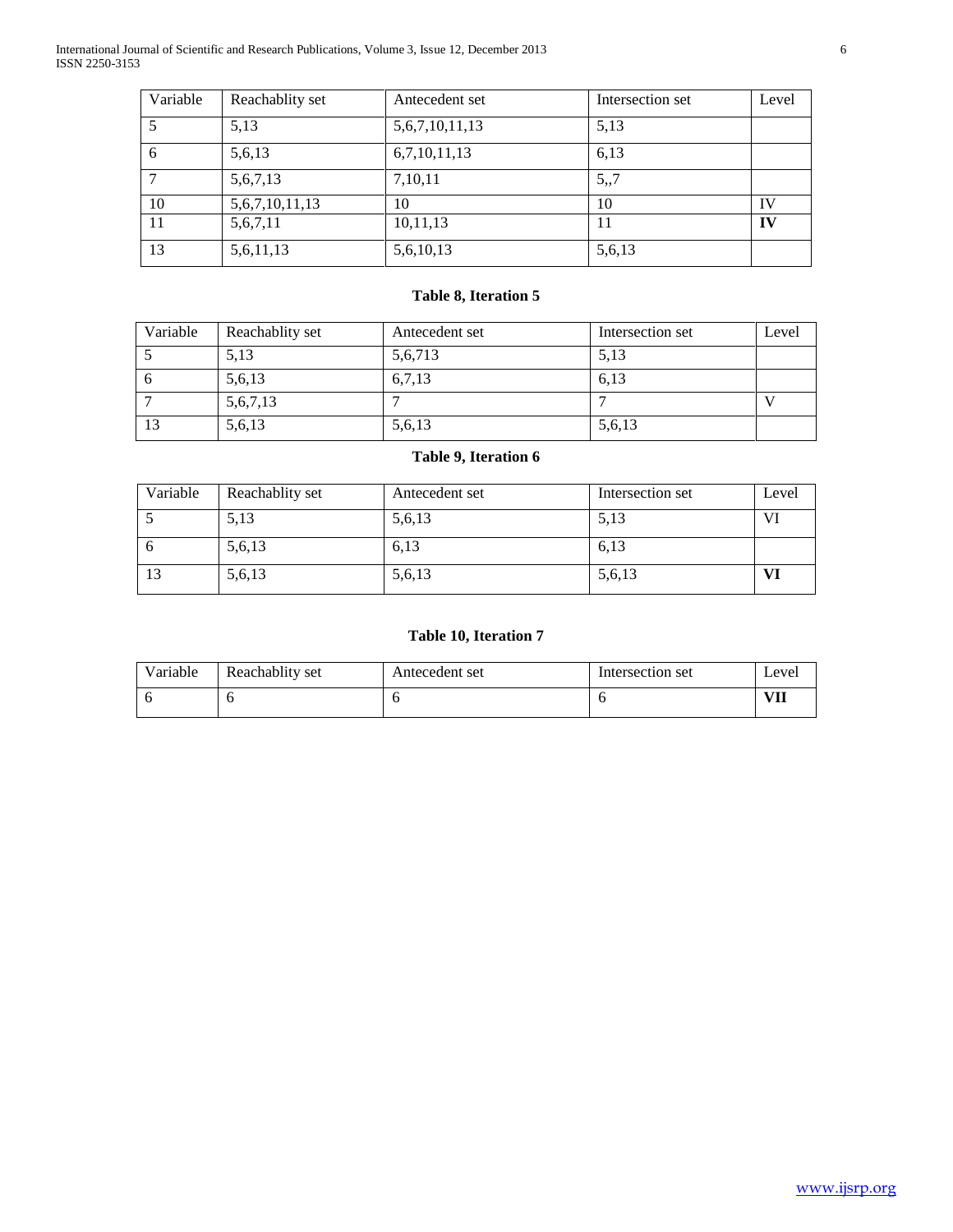

**Figure 1. ISM for customer receptivity aspects**

# 4.2. LEVEL PARTITIONS

 From the final reachability metrics, the reachability and antecedent set (Warfield, 1974) of each enablers are located. Reachability set consists of a set of the element itself and other elements, which it may help to achieve, whereas, the antecedent set consists of a set of the element itself and the other elements, which may help achieving it. The variables, which are common in reachabilty set and antecedent set, are allocated at the intersection set. Thus antecedent set and intersection set are located. This led to locate the top-level element. The top-level element for each hierarchy is the elements in which antecedent set and intersection set are same in the ISM hierarchy. The toplevel elements have been removed from the set for the formation of the next table. After those top-level elements are separated from the hierarchy, this process has been repeated to find the next level of element. This process has been continued till all levels of each element are found. These levels identified by this procedure have been utilized for to the formation of digraph. Reachability set, Antecedent set and Intersection set of level 1are shown in Table. 4. The subsequent iterations are shown in Tables 5 to 10. In Table 5 enablers 5, 6, 7, 8 11,12,16,17 and 18 are found at level 1. Thus they will be positioned at level 1. After removing them from Table 5 we get level II metrics. It is shown in Table 6.

#### V. MICMAC ANALYSIS

 MICMAC analysis: Matrice d'Impacts croisesmultiplication appliqúe an classment (cross-impact matrix multiplication applied to classification) is abbreviated as MICMAC. The main objective of MICMAC analysis is to analyse the drive power and dependence power of factors.

(Mandal and Deshmukh,1994).MICMAC principle is based on multiplication properties of matrices26. It is done to identify the key factors that drive the system in various categories. Based on their drive power and dependence power, the factors, have been classified into four categories i.e. autonomous factors, linkage factors, dependent and independent factors.( Mandal and Deshmukh, 1994, Singh M.D etal,(2003, Attri R et al 2012)

 The driving power and dependence of each of these enablers are imported from Table 11. Based on that initially a driver power-dependence diagram is constructed as shown in Table 11 .In order to have a better understanding, example of variable 1 is illustrated here. In Table 11, driving power is shown vertically and dependence is shown horizontally. Variable 1 is having driving power 6 and dependence 10. It is allocated in the appropriate position of (6, 10). Similarly other variables are also allocated. Cluster I includes autonomous variables. They have low driving power and low dependence. They can be isolated from the system. Cluster II consists of dependent variables that have low driving power and high dependence. Cluster III contains linkage variables that have high driving power and high dependence. Cluster IV consist of independent variables with high driving power and low dependent variables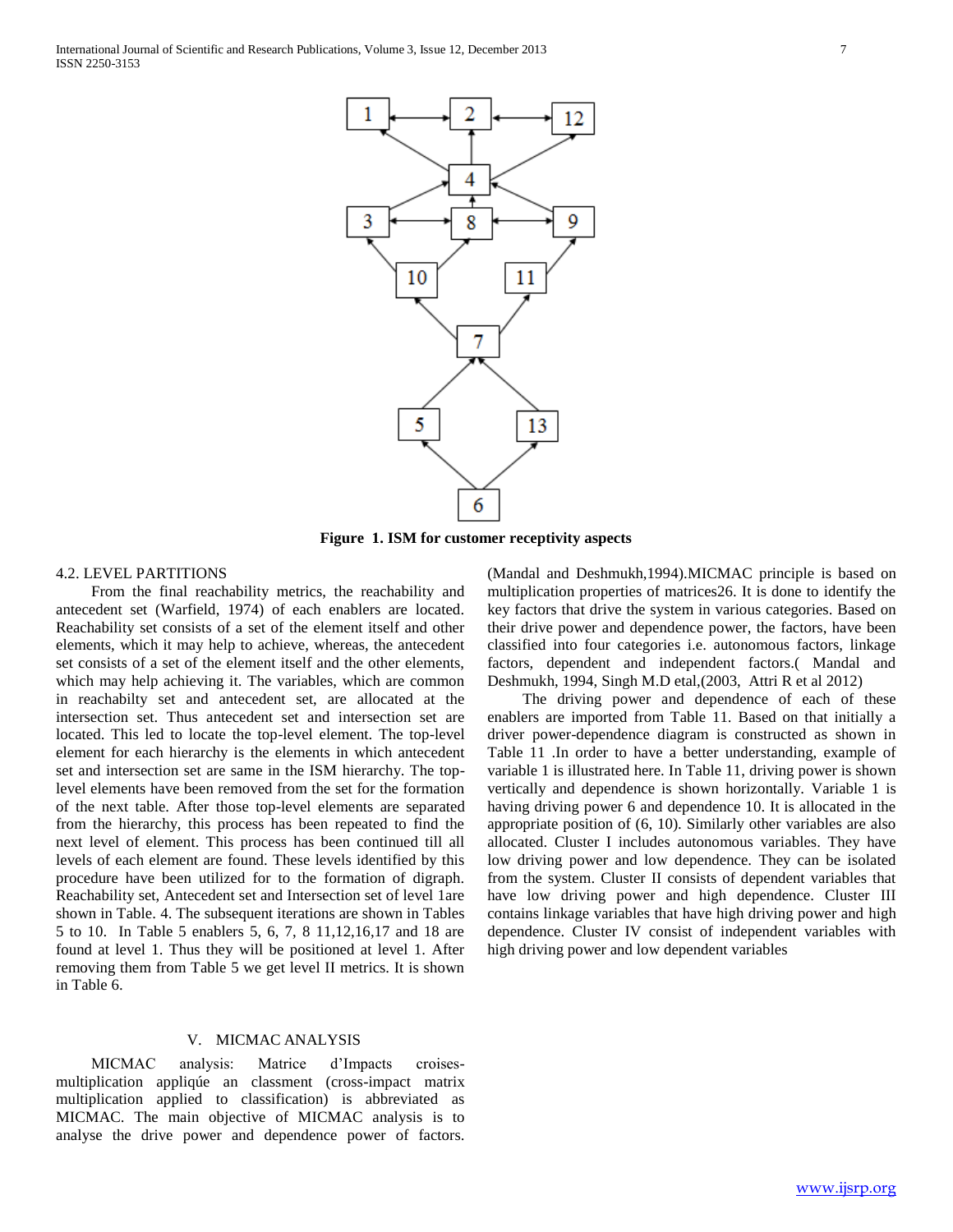# 13 12 11 | | | 10 10 | | | | | | | | 9 | 8 9 4 8 12 13 3 7 2,7,11 6 6 | | | | | | | | | | | | 1,5 5 4 3 2 1 1 2 3 4 5 6 7 8 9 10 11 12 13

#### **Table 11.Driver power-dependence diagram**

#### VI. CONCLUSION

 Interpretive Structural Modelling (ISM), gives an ordered, directional framework for complex problems, and gives decision makers a realistic picture of their situation and the variables involved; variable 6, 13,5. The ISM process involves the identification of factors, the definition of their interrelationships; variables 1,2,12 and 3, 8, 9 , and the imposition of rank order and direction to illuminate complex problems from a systems perspective. ISM process transforms unclear, poorly articulated mental models of systems into visible and well defined models. These models help to find the key factor related to problem or issue. After identification of key factor or element, strategy may be developed for dealing issue. ISM method is understandable to a variety of users in the interdisciplinary groups, provides a means of integrating the diverse perceptions of participating groups, is capable of handling a large number of components and relationships typical of complex systems, is heuristic in terms of assessing the adequacy of model formulation, and leads to insights about system behaviour. ISM is also easy to use and communicable to a larger audience. These features of ISM approach has resulted into wide use of this approach.

#### **REFERENCES**

- [1] Agarwal A. Shankar R. and Tiwari, M.K., Modeling agility of supply chain, Industrial Marketing Management, 36, 443-457 (2006)
- [2] Attri R., Grover S., Dev N. and Kumar D., An ISM approach for modeling the enablers in the implementation of Total Productive Maintenance (TPM), International Journal System Assurance Engineering and Management, DOI: 10.1007/s13198-012-0088-7 (2012)
- [3] Bolonas, R., Fontcla, E Nencleares, A and Pastor, P. (2005) 'Using interpretive structural modeling in strategic decision-making group', Management Decision, Vol. 43, No. 6, pp. 877-895.
- [4] Chidambaranathan S., Muralidharan C. and Deshmukh S.G., Analyzing the interaction of critical factors of supplier development using Interpretive Structural Modeling-an empirical study, International Journal of Advance Manufacturing Technology, 43, 1081-1093 (2009)
- [5] Farris D.R. and Sage A.P., On the use of interpretive structural modeling for worth assessment, Computer and Electrical Engineering, 2, 149–174 (1975)
- [6] Jacob P. George, V.R Pramod, Mapping of Steel Rolling; A Practitioner's Perspective, Organisational Management, Vol XXIX, No 1, April-June 2013 pp 45-50
- [7] Mandal, A. and Deshmukh, S.G. (1994), "Vendor selection using interpretive structural modeling (ISM)", International Journal of Operations & Production Management, Vol. 14 No. 6,pp. 52-59.
- [8] Pramod, V.R. and Banwet, D.K. (2010) 'System modeling of telecom service sector supply chain: a SAP-LAP analysis', International Journal of Business Excellence, Vol. 3, No. 1, pp.38–64.
- [9] Raghavan, V. (2004). Materials Science and Engineering. PHI Learning Pvt. Ltd.. p. 218. ISBN 8120324552
- [10] Raj T., Shankar R. and Suhaib M., An ISM approach for modeling the enablers of flexible manufacturing system: The case for India, International Journal of Production Research, 46(24), 1-30 (2007)
- [11] Raj T. and Attri R., Identification and modeling of barriers in the implementation of TQM, International Journal of Productivity and Quality Management, 28(2), 153-179 (2011)
- [12] Rajesh K.S., Suresh K.G. and Deshmukh S.G., Interpretive structural modeling of factors for improving competitiveness of SMEs, International Journal of Productivity and Quality Management, 2(4), 423-440 (2007)
- [13] Singh M.D., Shankar R., Narain R. and Agarwal A., An interpretive structural modeling of knowledge management in engineering industries, Journal of Advances in Management Research, 1(1), 28–40 (2003)
- [14] Thakkar, J., Deshmukh, S.G., Gupta, A.D. and Shankar, R. (2007), "Development of balanced scorecard: an integrated approach of interpretive structural modeling (ISM) and analytic network process (ANP)", International Journal of Productivity and Performance Management, Vol. 56 No. 1, pp. 25-59
- [15] Thakkar, J., Kanda, A. and Deshmukh, S.G. (2008), Interpretive structural modeling (ISM) of IT-enablers for Indian manufacturing SMEs', Information Management & Computer Security, Vol. 16 No. 2, pp. 113- 136.
- [16] Thakkar J., Kanda A., Deshmukh S.G., Evaluation of buyer supplier relationships using an integrated mathematical approach of interpretive structural modeling (ISM) and graph theoretic approach, Journal of Manufacturing Technology Management, 19(1), 92-124 (2008)
- [17] Thakkar J., Deshmukh S.G., Gupta A.D. and Shankar R., Development of Score card: An integrated approach of ISM and ANP, International Journal of Production and Performance Management, 56(1), 25-59 (2007)
- [18] Warfield J.W., Developing interconnected matrices in structural modeling, IEEE Transactions on Systems Men and Cybernetics, 4(1), 51-81 (1974)
- [19] Watson R., Interpretive Structural Modeling- A useful tool for worth assessment? Technological Forecasting and Social Change, 11, 165-185 (1978).